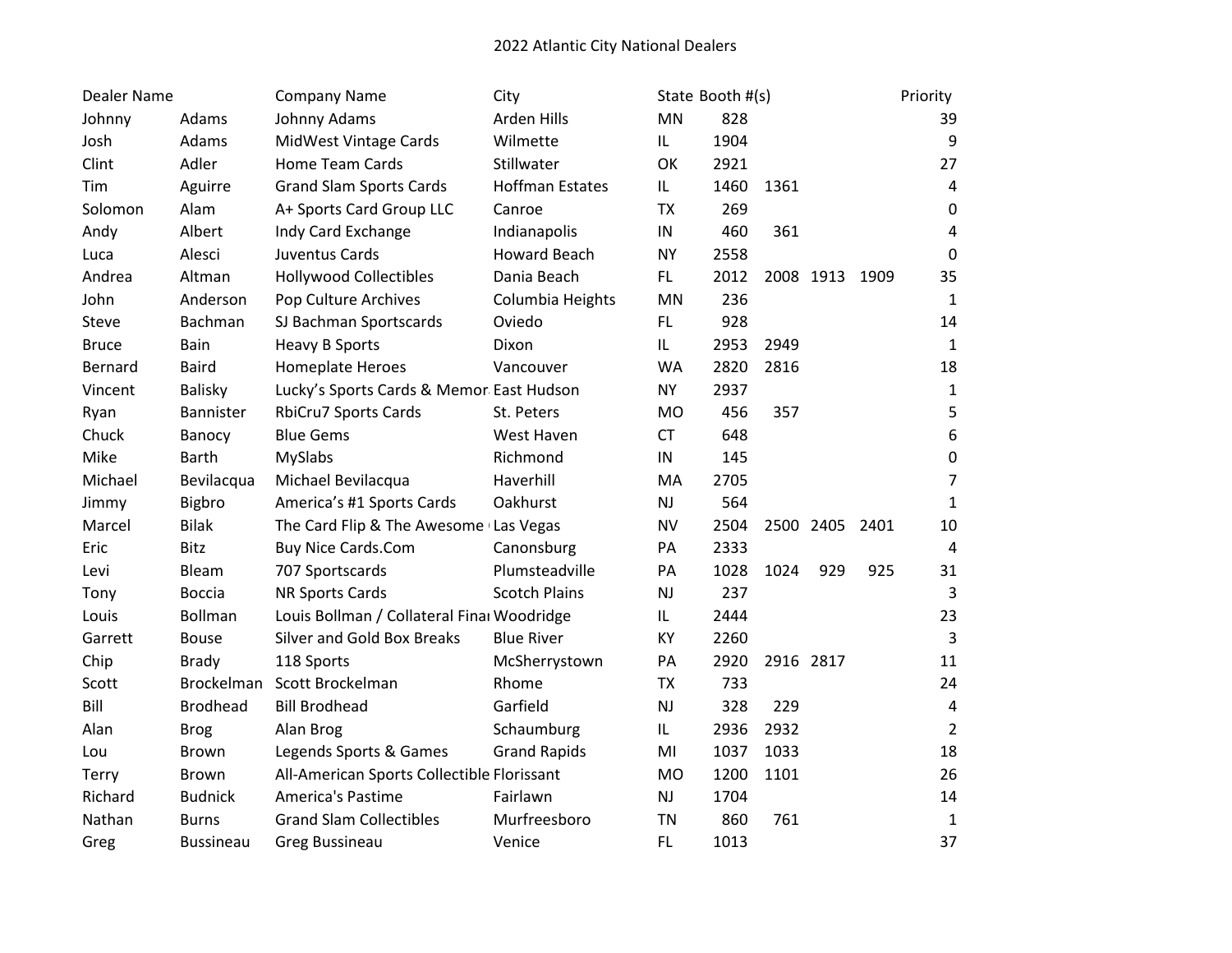| <b>Dealer Name</b> |               | <b>Company Name</b>                         | City                 |           | State Booth #(s) |      |                |      | Priority       |
|--------------------|---------------|---------------------------------------------|----------------------|-----------|------------------|------|----------------|------|----------------|
| Mark               | <b>Butler</b> | Ruthian Sportscards                         | <b>Bristow</b>       | VA        | 2652 2553        |      |                |      | 6              |
| David              | Cadelina      | Golden State Sportscards                    | San Jose             | CA        | 1808             | 1709 |                |      | 28             |
| Mike               | Caffey        | Wholesale Card Co.                          | Thomnpsons           | <b>TN</b> | 1036             | 937  |                |      | 20             |
| Jude               | Camacho       | Jude Camacho                                | Union                | <b>NJ</b> | 464              |      |                |      | $\mathbf 0$    |
| Matt               | Canaday       | <b>GG2 SPORTS CARDS</b>                     | Springdale           | AR        | 224              |      |                |      | 4              |
| Mike               | Cancelliere   | MC Sports Cards LLC                         | Portsmouth           | <b>NH</b> | 360              | 261  |                |      | 3              |
| Michael            | Carbonaro     | Michael Carbonaro / CarboMC Middle Village  |                      | <b>NY</b> | 717              |      |                |      | $\mathbf{1}$   |
| Michael            | Carter        | Texas Sports Cards and Memor Flowermound    |                      | <b>TX</b> | 2459             |      |                |      | $\mathbf 1$    |
| Anthony            | Catania       | Tony's Sports Cards & Photos Clayton        |                      | <b>NC</b> | 2505             |      |                |      | 9              |
| Robert             | Celani        | <b>Celani Sports Collectibles</b>           | Petaluma             | CA        | 740              | 736  | 737            | 624  | 26             |
| Dante              | Chang         | Players World                               | Arlington            | VA        | 2432             |      |                |      | 10             |
| Richie             | Chappetto     | <b>Baseball Cards Forever</b>               | Casselberry          | FL.       | 644              | 640  |                |      | 18             |
| Howard             | Chasser       | A Few of My Favorite Things                 | <b>Island Park</b>   | <b>NY</b> | 861              |      |                |      | $\mathbf 0$    |
| Joe                | Checkovich    | <b>Natex Investments</b>                    | Wall                 | <b>NJ</b> | 1805             |      |                |      | 27             |
| Kurt               | Christensen   | <b>Ripping Vintage Packs</b>                | Spencer              | IA        | 344              | 245  |                |      | $\overline{2}$ |
| Josh               | Cohen         | PC Sportscards                              | <b>East Norwich</b>  | <b>NY</b> | 556              | 457  |                |      | 5              |
| Noah               | Cohen         | ROOKIES QUANTITIES                          | Warren               | <b>NJ</b> | 2416             | 2420 |                |      | 16             |
| Joe                | Colabella     | Amazing Adventures / Joe Cola San Mateo     |                      | CA        | 912              | 908  |                |      | 35             |
| Shevon             | Collins       | BLACKJADEDWOLF INC.                         | Brooklyn             | <b>NY</b> | 2721             | 2717 |                |      | 8              |
| John               | Conigliaro    | Great Moments Inc.                          | Westminster          | <b>MD</b> | 324              |      |                |      | 4              |
| Hunter             | Cranfield     | <b>Hunter Cramfield</b>                     | Hurley               | <b>NY</b> | 652              | 553  |                |      | 8              |
| Al                 | Crisafulli    | Love of the Game Auctions                   | Kingston             | <b>NY</b> | 429              | 425  |                |      | 8              |
| Matt               | Crutchley     | For the Love of the Game                    | <b>Sharon Center</b> | OH        | 2720             |      |                |      | $\overline{7}$ |
| Mike               | Dahl          | Sideline Sports                             | Onamie               | MN        | 525              |      |                |      | $\overline{7}$ |
| <b>Tracy</b>       | Daly          | M & D Cards - Tracy Daly / Mik Uniondale    |                      | <b>NY</b> | 2112             |      | 2108 2013 2009 |      | 35             |
| Tom                | Daniels       | <b>Baseball Card Shoppe</b>                 | Waunakee             | WI        | 809              |      |                |      | 41             |
| Chad               | Davis         | Jackpot Sports Cards                        | Heath                | <b>TX</b> | 161              |      |                |      | $\mathbf 0$    |
| Eddie              | Davis         | <b>Eddie Davis Sports Cards</b>             | Jacksonville         | FL.       | 2544             | 2445 |                |      | 4              |
| Joseph             | Davis         | GOTBASEBALLCARDS.COM                        | Loganville           | GA        | 636              | 632  | 537            | 533  | 19             |
| Marty              | Davis         | Marty's Sports Card / Triple Cal Cattanooga |                      | <b>TN</b> | 2528             |      | 2429 2524      | 2425 | 19             |
| Larrie             | Dean          | Dean's House of Cards                       | Midlothian           | VA        | 2644             |      | 2640 2545      | 2541 | 9              |
| Dan                | Dearing       | Dan Dearing                                 | Jacksonville         | FL.       | 2836             |      | 2832 2737      | 2733 | 10             |
| Jim                | Dehem         | J & M Card Co.                              | New Baltimore        | MI        | 1005             | 1001 |                |      | 39             |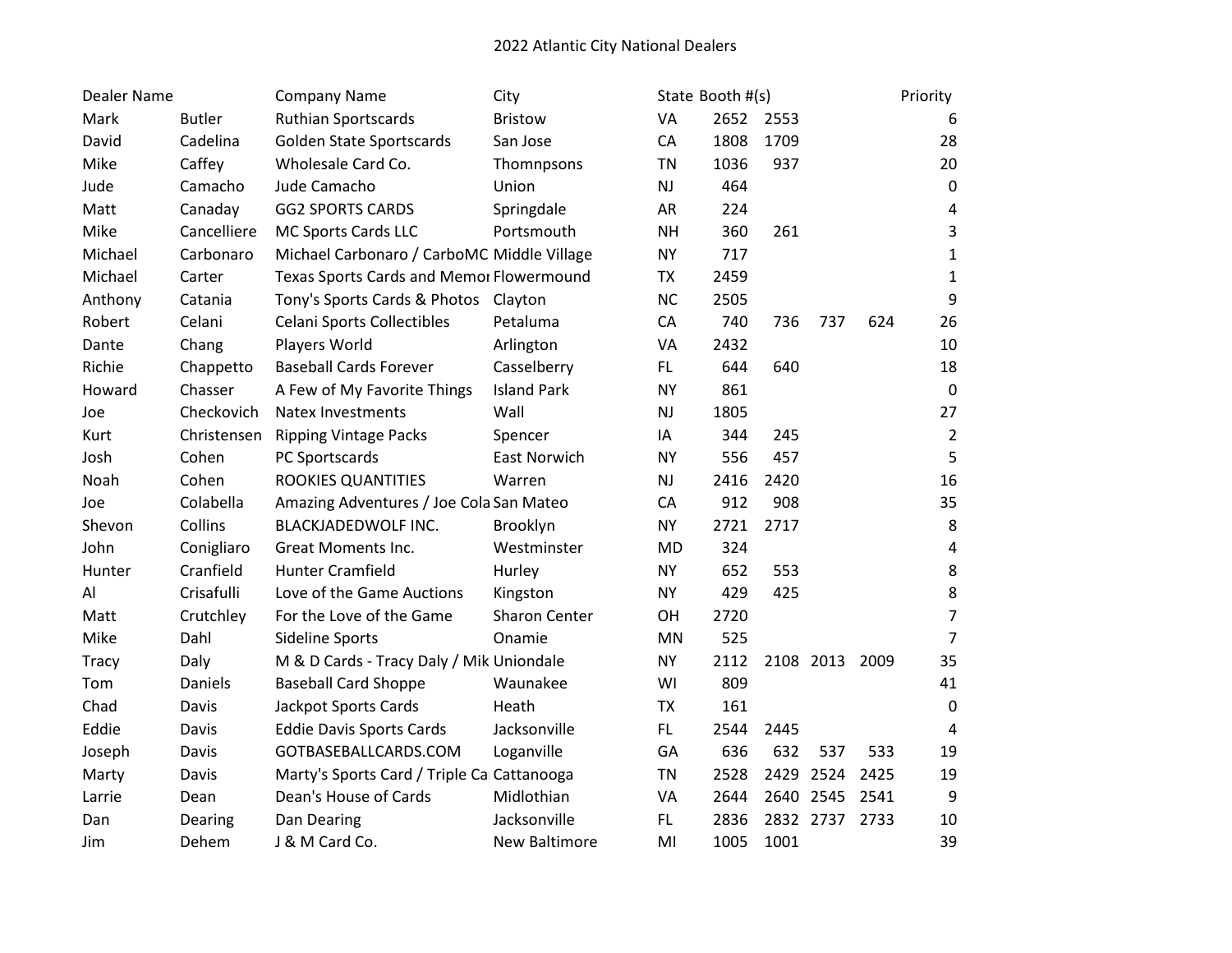| Dealer Name  |              | <b>Company Name</b>                          | City                  |                | State Booth #(s) |           |                |      | Priority       |
|--------------|--------------|----------------------------------------------|-----------------------|----------------|------------------|-----------|----------------|------|----------------|
| James        | DiCandilo    | Main Line Autographs                         | Southeaston           | PA             | 1412             | 1408 1313 |                | 1309 | 39             |
| Mike         | Dillard      | Jacksonville Sportscards                     | Jacksonville          | FL.            | 2744             |           | 2740 2645 2641 |      | $\overline{7}$ |
| Mark         | Dillon       | k & M Ventures / The Batters EVa Beach       |                       | VA             | 329              | 325       |                |      | 6              |
| Ken          | Dinerman     | Los Angeles Sports Distributors Agoura Hills |                       | CA             | 724              | 625       |                |      | 36             |
| Nate         | <b>Dirks</b> | Jennings Family Business                     | Freeport              | IL             | 445              |           |                |      | $\mathbf{1}$   |
| John         | Dooley       | <b>Central Sports Cards LLC</b>              | Pawtuket              | R <sub>l</sub> | 448              | 349       |                |      | 4              |
| Joseph       | Drelich      | East Coast Sports Marketing LL Flemington    |                       | NJ             | 1756             | 1657      |                |      | 19             |
| <b>Brian</b> | Drent        | Mile High Card Co.                           | Castle Rock           | CO             | 840              | 741       |                |      | 24             |
| John         | Duffy        | <b>Duffy Sportscards</b>                     | Audubon               | PA             | 1660             | 1561      |                |      | $\overline{2}$ |
| Al           | Durso        | Al Durso                                     | <b>Point Pleasant</b> | NJ             | 1713             |           |                |      | 25             |
| Joseph       | Dwek         | Showpieces Sports                            | Lakewood              | NJ             | 668              | 664       | 569            | 565  | 5              |
| Jason        | Edgington    | <b>Pond Creek Collectibles</b>               | Virginia Beach        | VA             | 468              |           |                |      | $\mathbf 0$    |
| Gary         | Edmondson    | Old School                                   | Danville              | PA             | 540              |           |                |      | 0              |
| Chris        | Edmunds      | <b>Redmans Dugout</b>                        | Glasgow               | KY             | 1857             |           |                |      | 29             |
| Rick         | Edmunds      | Dznutsandcards                               | Proctorville          | OH             | 1056             | 957       |                |      | 11             |
| Gary         | Engel        | <b>Prestige Collectibles</b>                 | Lauderhill            | FL.            | 1020             |           |                |      | 30             |
| Jon          | English      | Jon English Vintage Sports                   | Nashville             | <b>TN</b>      | 2256             | 2157      |                |      | 11             |
| Joseph       | Esposito     | B + E Collectibles, Inc.                     | Thornwood             | <b>NY</b>      | 820              | 816       |                |      | 38             |
| David        | Estright     | <b>DCK Sportscards LLC</b>                   | Barberton             | OH             | 221              |           |                |      | 4              |
| Joshua       | Evans        | Lelands.Com                                  | Matawan               | NJ             | 812              | 808       | 713            | 709  | 38             |
| Janice       | Even         | Liberty Sports Card                          | Dubuque               | IA             | 752              |           |                |      | 41             |
| Doak         | Ewing        | RARE SPORTSFILMS, INC.                       | Naperville            | IL             | 1156             |           |                |      | 28             |
| David        | Faron        | Seven Out Cards + Collectibles Sycamore      |                       | IL             | 441              |           |                |      | $\mathbf 1$    |
| Angelo       | Ferrante     | AJF Sports Cards                             | <b>Toms River</b>     | NJ             | 249              |           |                |      | $\mathbf 1$    |
| A.J.         | Firestone    | Oldfootball.com                              | Mercersburg           | PA             | 2729             | 2725      |                |      | 16             |
| Thomas       | Fisher       | <b>Gemini Sports Cards</b>                   | New Albany            | OH             | 516              | 520       |                |      | 15             |
| Ryan         | Fiterman     | <b>Fiterman Sports Group</b>                 | League City           | <b>TX</b>      | 2844             |           | 2840 2745 2741 |      | 6              |
| Dan          | Fleyshman    | Card And Coffee LLC                          | Los Angeles           | CA             | 368              |           |                |      | 1              |
| Steve        | Forsberg     | <b>Steves Sports Cards</b>                   | Plymouth              | MN             | 2400             | 2301      |                |      | 4              |
| Jeffery      | Foy          | Card Country                                 | Fishers               | IN             | 521              | 517       |                |      | 8              |
| Stephen      | Freedman     | <b>Touchdown Treasures</b>                   | Somers                | <b>NY</b>      | 1012             | 913       |                |      | 31             |
| Joshua       | Friedman     | J.H.F. Collectibles                          | New York              | <b>NY</b>      | 944              | 940       |                |      | 25             |
| Ryan         | Friedman     | Albersheims - Auction Report Wilmette        |                       | IL             | 837              |           |                |      | 22             |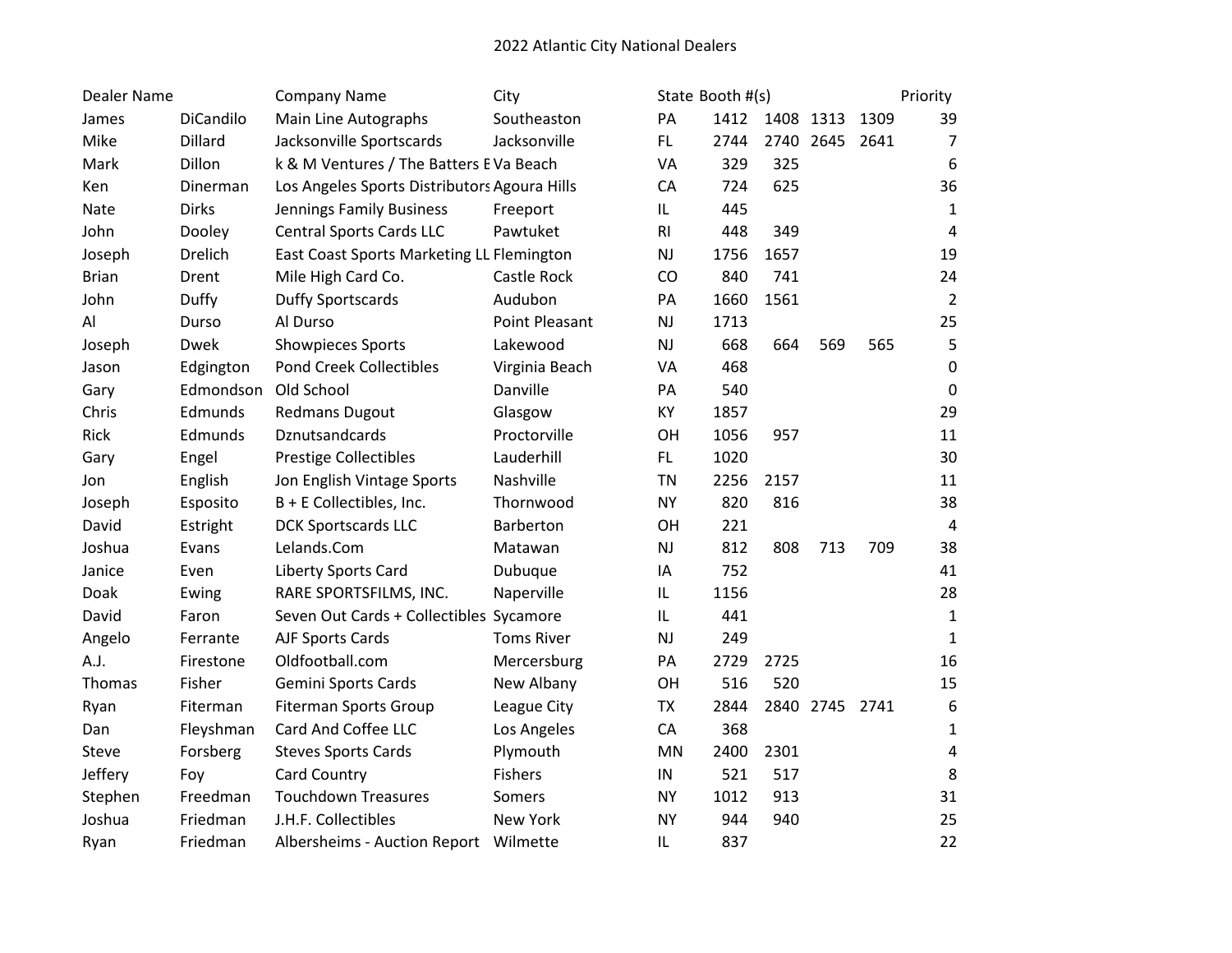| Dealer Name          |          | <b>Company Name</b>                         | City                   |               | State Booth #(s) |      |                |     | Priority       |
|----------------------|----------|---------------------------------------------|------------------------|---------------|------------------|------|----------------|-----|----------------|
| Justin               | Fulk     | <b>Justin Fulk</b>                          | Quincy                 | IL            | 661              |      |                |     | 0              |
| Justin               | Gach     | 610 Sportscards                             | Blacksburg             | VA            | 2845             |      |                |     | 3              |
| Steve                | Gadziala | Champion Sportscards & Collec Lincoln       |                        | MA            | 2609             |      |                |     | 8              |
| Steve                | Galletta | Steven Galletta                             | Ardsley                | <b>NY</b>     | 2616             |      |                |     | $\overline{7}$ |
| Robert               | Gallo    | Allsports Productions Inc.                  | <b>Garden City</b>     | <b>NY</b>     | 2436             |      |                |     | 6              |
| <b>Bob</b>           | Gann     | <b>Big Blue Marketing</b>                   | Milford                | <b>CT</b>     | 2304             |      | 2300 2205 2201 |     | 12             |
| Joe                  | Garrone  | <b>JOE GARRONE</b>                          | Mesa                   | AZ            | 137              |      |                |     | $\mathbf 1$    |
| Chris                | Geiss    | Singles Club                                | <b>Bismark</b>         | <b>ND</b>     | 3032             | 2933 |                |     | 3              |
| Gary                 | George   | Double G Sportscards                        | Rockford               | IL            | 2700             |      |                |     | $\sqrt{4}$     |
| WR                   | George   | Deals by George                             | <b>Bradenton</b>       | FL            | 3036             |      |                |     | 29             |
| Donald               | Getty    | <b>Prospect Park Sports Cards</b>           | Coatesville            | PA            | 621              | 617  |                |     | 9              |
| Rick                 | Giddings | <b>GIZMO'S SPORTSCARDS</b>                  | Davis Junction         | IL            | 1413             |      |                |     | 19             |
| Michael              | Gidwitz  | Precious Paper Corp.                        | <b>Roaring Springs</b> | PA            | 1109             | 1113 |                |     | 40             |
| Chris                | Glidden  | 860 Sportscards                             | <b>Edgewater Park</b>  | $\mathsf{NJ}$ | 628              | 529  |                |     | 8              |
| Ryan                 | Golchuk  | Sappy's Sports Card - Universit Carrollton  |                        | <b>TX</b>     | 2648             | 2549 |                |     | 4              |
| Mary Ellen           | Gold     | Memory Lane Inc. / AU Sports Tustin         |                        | CA            | 801              | 805  | 900            | 904 | 41             |
| Kenny (Raym Gollahon |          | <b>Antique Cards</b>                        | <b>Brookville</b>      | OH            | 228              |      |                |     | 3              |
| Mike                 | Golsteyn | <b>Sports Antiquities</b>                   | Belmont                | MI            | 856              |      |                |     | 9              |
| Bill                 | Goodwin  | <b>Heartland Sports Cards</b>               | St. Louis              | <b>MO</b>     | 716              |      |                |     | 36             |
| Gloria               | Gordon   | Dick Gordon Sports Baltimore, Baltimore     |                        | <b>MD</b>     | 1505             | 1501 |                |     | 35             |
| Tony                 | Gordon   | Fat Daddy's Sports                          | Lincolnshire           | IL            | 657              |      |                |     | $\overline{2}$ |
| Denny                | Graziano | Denny Graziano                              | Algonquin              | IL            | 1136             |      |                |     | 39             |
| Lauren               | Graziano | Fanatics                                    | Miramar                | FL            | 1960             | 1956 |                |     | $\overline{2}$ |
| Daniel               | Gul      | PACKMAN COLLECTIBLES                        | Brooklyn               | <b>NY</b>     | 2628             |      | 2624 2529 2525 |     | 12             |
| Mo                   | Gurf     | <b>Sports Collectors</b>                    | Plantation             | <b>FL</b>     | 452              | 353  |                |     | 3              |
| Roger                | Hague    | <b>ROGER'S COLLECTIBLES</b>                 | Canton                 | GA            | 745              |      |                |     | 12             |
| Craig                | Halbig   | <b>Halbig Vintage Sportscards</b>           | Mt. Carmel             | IL.           | 241              |      |                |     | $\overline{2}$ |
| Joanne               | Hamilton | The Paper Boy                               | Raleigh                | <b>NC</b>     | 824              |      |                |     | 36             |
| Ryan                 | Hank     | The Miracle Shop                            | Oak Grove              | MN            | 2533             |      |                |     | 9              |
| Chris                | Haring   | Sportscards Plus (PA)                       | York                   | PA            | 1124             | 1025 |                |     | 30             |
| Tim                  | Hart     | <b>Tim Hart</b>                             | <b>Newport News</b>    | VA            | 949              |      |                |     | 6              |
| Randy                | Hartsoe  | Randy Hartsoe / Craig DeBiase Pisgah Forest |                        | <b>NC</b>     | 1900             | 1801 |                |     | 12             |
| John                 | Hasiak   | <b>JCMS Sportscards</b>                     | Chester                | <b>NY</b>     | 2659             |      |                |     | $\mathbf 0$    |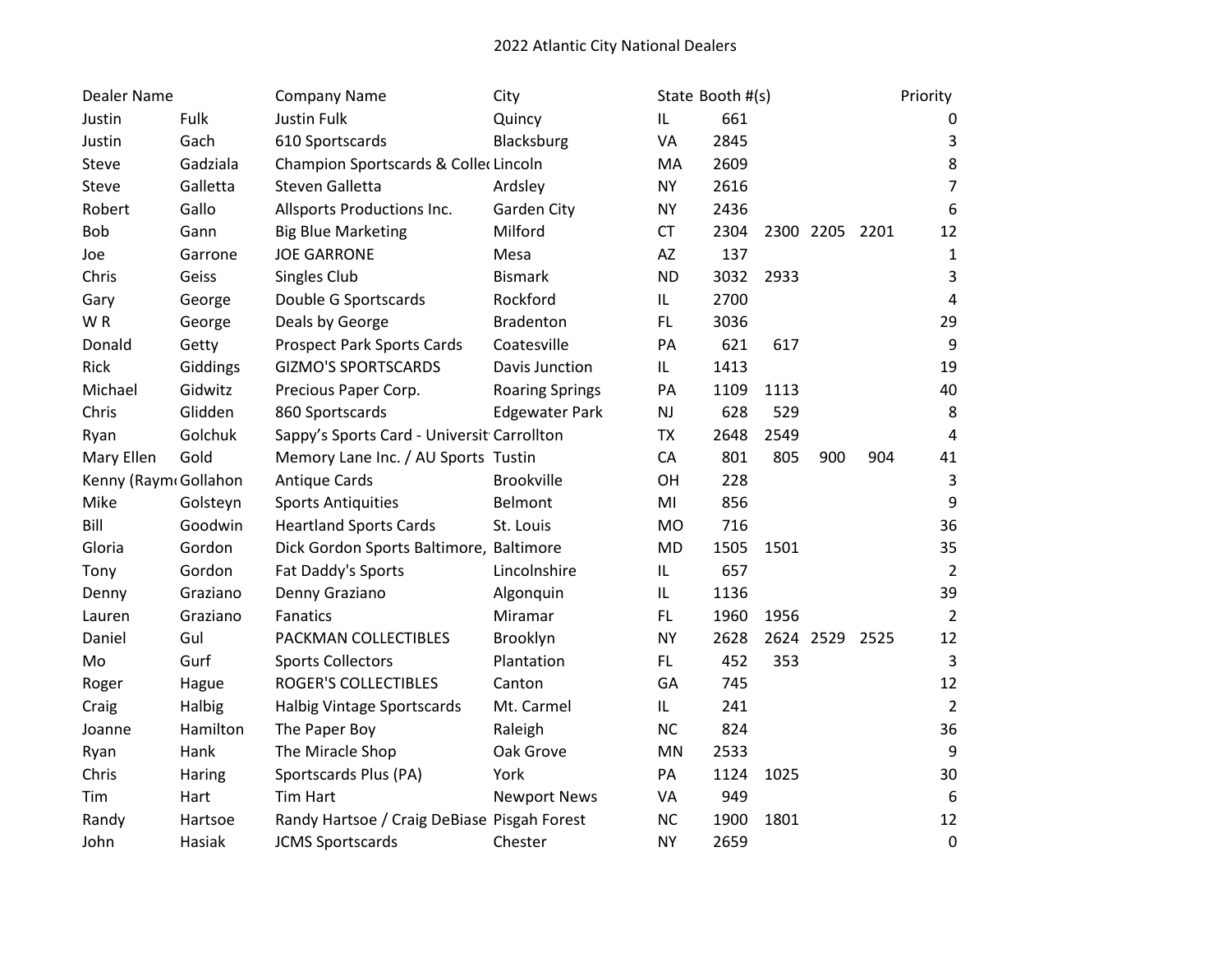| Dealer Name  |                | <b>Company Name</b>                     | City                      |           | State Booth #(s) |           |     |     | Priority         |
|--------------|----------------|-----------------------------------------|---------------------------|-----------|------------------|-----------|-----|-----|------------------|
| Rick         | <b>Haskins</b> | RICK HASKINS PENNANTS                   | <b>Dallas</b>             | <b>TX</b> |                  | 1304 1205 |     |     | 32               |
| Holly        | Haywood        | Aoki's Cardhouse                        | Encino                    | CA        | 2161             |           |     |     | $\mathbf 0$      |
| Dell         | Heyn           | Dell Heyn                               | Chicago                   | IL        | 1608             |           |     |     | 14               |
| Michael      | Higbee         | Higbee Enterprises Inc.                 | Lyons                     | MI        | 933              |           |     |     | 30               |
| Aaron        | Hintz          | <b>Aarons Sports Cards</b>              | Arlington                 | <b>TX</b> | 2917             |           |     |     | $\mathbf{1}$     |
| <b>Brian</b> | Hobbs          | <b>Collectors Attic</b>                 | Tallahassee               | FL        | 1108             |           |     |     | 30               |
| Michael      | Hodges         | Clubhousebreaks.com                     | Kansas City               | <b>MO</b> | 1656             | 1557      |     |     | $\boldsymbol{9}$ |
| Don          | Hontz          | <b>DON HONTZ</b>                        | Portland                  | ME        | 1701             |           |     |     | 10               |
| Richard      | Horvath        | PJ Sports                               | Tampa                     | FL.       | 3012             | 3008      |     |     | 32               |
| <b>Bart</b>  | Howell         | <b>Columbus Cards</b>                   | Pickerington              | OH        | 1257             | 1261      |     |     | 14               |
| Bill         | Huggins        | <b>Huggins &amp; Scott Auctions</b>     | <b>Silver Springs</b>     | <b>MD</b> | 920              | 916       | 821 | 817 | 39               |
| <b>Betsy</b> | Huigens        | <b>PWCC Marketplace</b>                 | Tigard                    | OR        | 420              | 416       | 321 | 317 | $\overline{7}$   |
| Ed           | Ingargiola     | Creative Sports Ent. Inc.               | Cocoa                     | FL.       | 3044             | 3040      |     |     | 16               |
| Andrew       | Inmon          | Andrew Inmon                            | Ankeny                    | IA        | 169              | 165       |     |     | $\mathsf{3}$     |
| Orlando      | Itin           | Orlando Itin/Zane Burns Baseb Brentwood |                           | <b>TN</b> | 829              |           |     |     | 40               |
| Nathan       | Jankowiak      | <b>KBE Cards</b>                        | <b>Bridgeville</b>        | PA        | 2828             |           |     |     | $\mathsf 3$      |
| Keith        | Javic          | Antiquesportsshop.com                   | Elwyn                     | PA        | 2940             | 2841      |     |     | 5                |
| Bill         | <b>Jenkins</b> | <b>BNS Collectibles</b>                 | Rancho Cucamonga          | CA        | 2824             |           |     |     | 3                |
| <b>Brent</b> | Johnson        | Heckathorn/Johnson Cards & C Rochester  |                           | IN        | 729              | 725       |     |     | 40               |
| Damian       | Juliana        | <b>Diamond Level Collectibles</b>       | Lake Worth                | FL        | 2359             |           |     |     | $\pmb{0}$        |
| Carl         | Kahn           | <b>Athletes Direct</b>                  | Staten Island             | <b>NY</b> | 2536             |           |     |     | 6                |
| Nahel        | Kallabat       | <b>Kallabat Sports</b>                  | West Bloomfield           | MI        | 2800             |           |     |     | $\overline{2}$   |
| Jay          | Kasper         | Jay's Emporium                          | Shiner                    | <b>TX</b> | 637              |           |     |     | 32               |
| Jack         | <b>Kerekes</b> | Jack's Cards                            | Parma                     | OH        | 1049             |           |     |     | 25               |
| Larry        | Kerrigan       | <b>Cutthroat's Collectibles</b>         | Niagara Falls             | <b>NY</b> | 2520             |           |     |     | 24               |
| Benjamin     | Kickz          | House of Waxx                           | Aventura                  | FL        | 1105             |           |     |     | $\pmb{0}$        |
| Kevin        | Killen         | Yesterdays Kards                        | Warren                    | IN        | 2821             |           |     |     | $\overline{2}$   |
| Kirill       | Kim            | <b>Busy-Sales</b>                       | Toronto                   | ontar     | 141              |           |     |     | $\pmb{0}$        |
| Randy        | Kniffin        | <b>Rutland Baseball Card Show</b>       | <b>Middletown Springs</b> | VT        | 2404             | 2305      |     |     | 13               |
| Terry        | Knouse         | Tik n Tik                               | Wapwallopen               | PA        | 653              | 649       |     |     | 31               |
| Rob          | Konwinski      | Ladies of Baseball                      | Caledonia                 | MI        | 2417             |           |     |     | 17               |
| Robert       | Kornfield      | <b>B And B Cards</b>                    | Pittsford                 | <b>NY</b> | 1404             |           |     |     | 30               |
| Chuck        | Kowalke        | <b>CK Sportscards</b>                   | Maple Grove               | MN        | 2848             |           |     |     | 4                |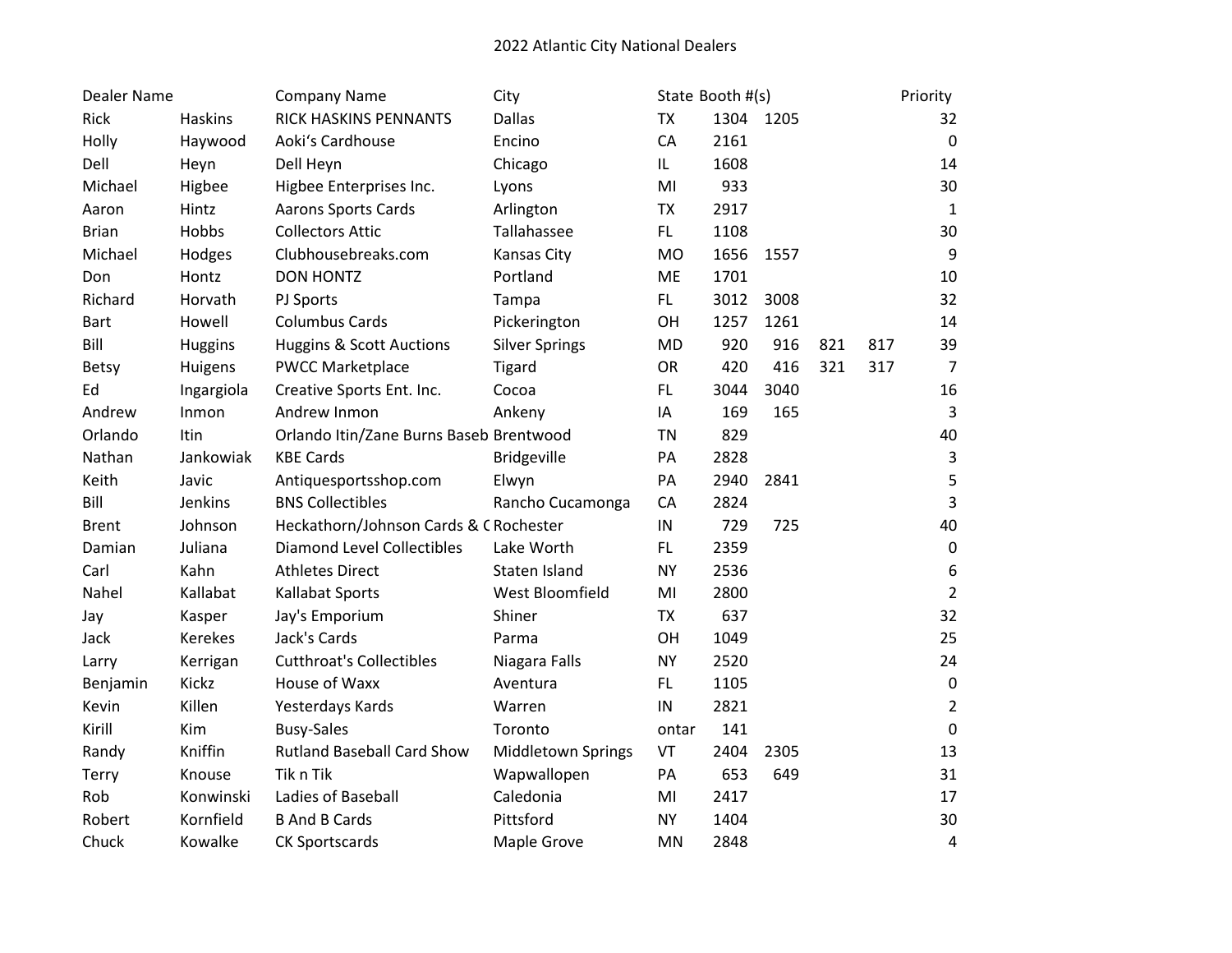| <b>Dealer Name</b> |           | <b>Company Name</b>                        | City                 |           | State Booth #(s) |           |                |     | Priority       |
|--------------------|-----------|--------------------------------------------|----------------------|-----------|------------------|-----------|----------------|-----|----------------|
| Alex               | Kranz     | <b>Auction of Champions</b>                | Phoenix              | AZ        | 2948             | 2849      |                |     | 2              |
| Robert             | Krawetz   | The Ninth Inning                           | St. Paul             | MN        | 932              | 833       |                |     | 30             |
| Shawn              | Krebs     | American Sports Card Colletive Centerville |                      | VA        | 244              | 240       |                |     | $1\,$          |
| Barry              | Krizan    | <b>KRIZAN'S K2 SPORTS</b>                  | Columbia             | IL        | 1312             |           | 1308 1213 1209 |     | 39             |
| George             | Kruk      | <b>Kruk Cards</b>                          | Rochester            | MI        | 2345             | 2341      |                |     | 29             |
| Michael            | Krzan     | Sports Hit                                 | Cary                 | <b>NC</b> | 2805             |           |                |     | 5              |
| <b>Nick</b>        | Kucharski | <b>Fat Apple Custom Framing</b>            | <b>Boynton Beach</b> | FL.       | 2452             |           | 2448 2353 2349 |     | 9              |
| Paul               | Kutch     | Clemente's Clubhouse                       | Newark               | DE        | 1061             | 1057      |                |     | 14             |
| Joathan            | LaBrie    | JLSportscards207                           | <b>Buxton</b>        | <b>ME</b> | 1861             |           |                |     | $1\,$          |
| Jack               | Ladenson  | Jack Ladenson (JJL Cards)                  | Norwich              | VT        | 1604             | 1600      |                |     | 26             |
| George             | LaFond    | The Cave Sports Cards                      | Sparta               | IL        | 2636             | 2637 2736 |                |     | 18             |
| Gary               | Lakey     | The Jersey Source                          | Cypress              | <b>TX</b> | 2813             | 2809      |                |     | $\overline{3}$ |
| Peter              | Lalos     | <b>CHAMPS + BUMS</b>                       | Blythewood           | SC        | 953              | 1052      |                |     | 24             |
| Greg               | Lambert   | California Cardshark                       | <b>Fair Oaks</b>     | CA        | 1456             | 1357      |                |     | 12             |
| Louis              | Lampson   | Memorabilia Experts - BIDAMI Las Vegas     |                      | <b>NV</b> | 1612             | 1513      |                |     | 39             |
| <b>Brandon</b>     | Lancaster | Brando's Card & Memorbilia                 | Conroe               | <b>TX</b> | 265              |           |                |     | $\pmb{0}$      |
| Jared              | Landress  | Waxpack.com                                | Fort Lauderdale      | FL.       | 232              | 133       |                |     | $\overline{3}$ |
| Howard             | Lau       | <b>Houston Sports Connection</b>           | Houston              | <b>TX</b> | 2204             | 2105      |                |     | 15             |
| Henry              | Lee       | Lee Galleries                              | Shelton              | <b>CT</b> | 956              | 857       |                |     | 11             |
| Mitchell           | Lee       | <b>Scottsdale Baseball Cards</b>           | Scottsdale           | AZ        | 1813             |           |                |     | 32             |
| Dimitri            | Livshin   | The Grandstand                             | Pittsburgh           | PA        | 1901             | 2000      |                |     | 10             |
| Stan               | Loch      | Stan's Vintage Sports Cards                | <b>Valley View</b>   | OH        | 660              | 561       |                |     | 5              |
| Dwayne             | Lovell    | <b>Modern Rarities</b>                     | Miami                | FL.       | 2453             |           |                |     | 8              |
| <b>Brett</b>       | Lowman    | Play OK Antiques                           | East Granby          | <b>CT</b> | 744              |           |                |     | 10             |
| Tim                | Luke      | Lake Country Cards                         | Oconomowoc           | WI        | 3000             | 2901      |                |     | $\overline{2}$ |
| Mel                | Lundgren  | <b>Bel Air Sports Cards</b>                | <b>Bel Air</b>       | <b>MD</b> | 3052             | 3048      |                |     | 5              |
| Jim                | Lutz      | <b>Bucks County Baseball Cards</b>         | <b>Bristol</b>       | PA        | 2113             |           |                |     | 20             |
| Mark               | Lynch     | <b>Mel Collectibles</b>                    | Watertown            | <b>TN</b> | 157              |           |                |     | $\mathbf{1}$   |
| James              |           | Maciejewski Buffalo Sports Cards           | Cheektowaga          | <b>NY</b> | 2909             |           |                |     | $\overline{2}$ |
| Andy               | Madec     | Andy Madec Cards + Collectible Camarillo   |                      | CA        | 1400             | 1301      |                |     | 26             |
| Chris              | Magstadt  | The Sports Cave                            | <b>Bismark</b>       | <b>ND</b> | 960              |           |                |     | $1\,$          |
| Scott              | Mahlum    | <b>MILL CREEK SPORTS</b>                   | Mill Creek           | <b>WA</b> | 852              | 848       | 753            | 749 | 23             |
| Eugene             | Man       | <b>FL-Man Sportscards</b>                  | Orlando              | FL        | 552              | 548       | 453            | 449 | 9              |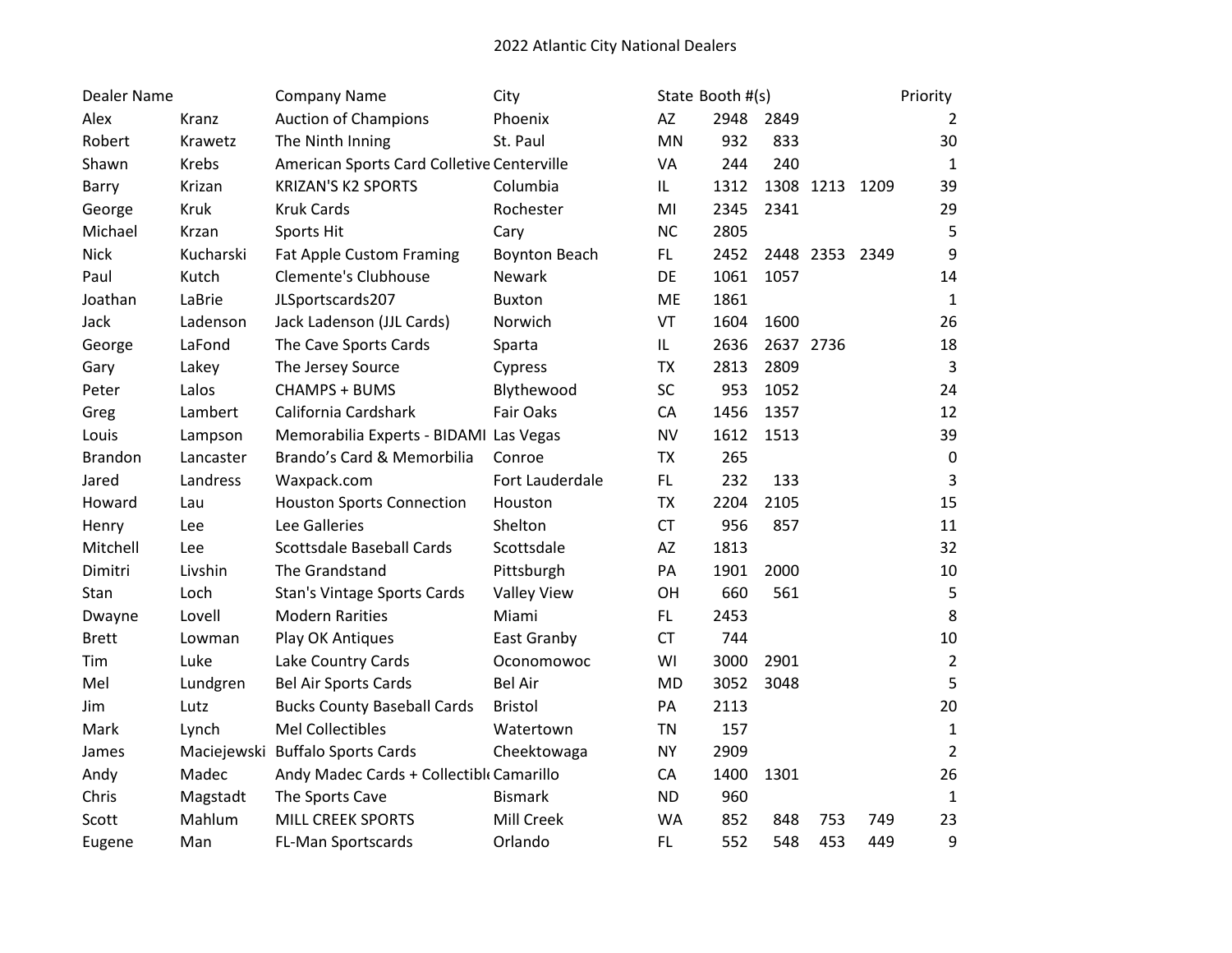| <b>Dealer Name</b> |              | <b>Company Name</b>                          | City                 |               | State Booth #(s) |           |                |     | Priority        |
|--------------------|--------------|----------------------------------------------|----------------------|---------------|------------------|-----------|----------------|-----|-----------------|
| Aaron              | <b>Manes</b> | <b>EMPIRE COLLECTIBLES</b>                   | Corpus Christi       | <b>TX</b>     | 2421             |           |                |     | 8               |
| Jim                | Markey       | Pubs and Stubs                               | <b>Dallas</b>        | <b>TX</b>     | 2804             |           |                |     | $\overline{2}$  |
| Adam               | Martin       | Dave & Adams Card World                      | Tonawanda            | <b>NY</b>     | 1044             | 1040      | 945            | 941 | 28              |
| Fred               | Martin       | Mostly Baseball                              | Southern Pines       | <b>NC</b>     | 2708             |           |                |     | 12              |
| Paul               | Martin       | Dot Com Sports                               | Eastpointe           | MI            | 541              | 545       |                |     | 8               |
| Vann               | Martin       | M+M BASEBALL CARDS + COLL Harrisburg         |                      | <b>NC</b>     | 844              |           |                |     | 12              |
| Bill               | Mason        | Bill's Sports Cards N Memorbili Philadelphia |                      | PA            | 2945             | 2941      |                |     | $\mathbf{1}$    |
| Edward             |              | Matarzynski Eddie tows McFarlanes            | Elmont               | <b>NY</b>     | 2904             |           |                |     | $\pmb{0}$       |
| Robert             | Matonis      | <b>PTF Sports</b>                            | Parsippany           | NJ            | 3028             | 3024 1016 |                |     | 39              |
| Mike               | McCann       | TRIPLE CITIES CARD CO.                       | Johnson City         | <b>NY</b>     | 2540             | 2441      |                |     | 9               |
| Edward             | McDonald     | <b>Sports Paradise</b>                       | Matietta             | GA            | 1104             |           |                |     | 38              |
| Doug               | McElwain     | Sport + Spool Antiques                       | Goldsboro            | <b>NC</b>     | 2537             |           |                |     | $\overline{7}$  |
| Glenn              | Mechanick    | Glenn B. Mechanick                           | Livingston           | NJ            | 813              |           |                |     | 21              |
| Bob                | Mikita       | Mikita Sports                                | Ridgewood            | $\mathsf{NJ}$ | 225              |           |                |     | $\sqrt{4}$      |
| Michael            | Milbourn     | Vintage Cardboard Colllectibles Cincinnati   |                      | OH            | 2532             | 2437 2433 |                |     | 17              |
| David              | Miller       | Triple Threat Inc.                           | Oakton               | VA            | 645              | 641       |                |     | 22              |
| Michael            | Minick       | M and M Collectibles                         | 0'Fallon             | IL            | 544              |           |                |     | $\pmb{0}$       |
| Jameel             |              | Mohammed The Meelypops Shop, LLC             | Gainsville           | FL.           | 2548             | 2449      |                |     | 6               |
| Joe                | Monge        | Joe Monge                                    | Howell               | MI            | 2440             |           |                |     | $6\phantom{1}6$ |
| Scott              | Monize       | <b>LTD Sports</b>                            | Fairhaven            | MA            | 528              | 524       |                |     | 10              |
| Justin             | Morrill      | The Jersey Source                            | Cypress              | <b>TX</b>     | 2808             |           | 2812 2709 2713 |     | 12              |
| Jeremy             | Muir         | <b>Baseball Card Warehouse</b>               | Lexington            | KY            | 268              |           |                |     | $\mathbf 0$     |
| Larry              | Murray       | After The Game                               | Columbia             | IL            | 2716             | 2617      |                |     | 9               |
| B.A.               | Murry        | B.A. Murry                                   | Matawan              | NJ            | 1008             |           |                |     | 41              |
| Matt               | <b>Myers</b> | Omaha Sports Cards                           | Omaha                | <b>NE</b>     | 220              | 216       | 121            | 117 | 4               |
| Jason              | Nablo        | Jason Nablo                                  | Niagrara Falls       | <b>NY</b>     | 2913             |           |                |     | $\mathbf 0$     |
| Bill               | Nathanson    | Polo Grounds                                 | Plantation           | FL.           | 1605             |           |                |     | 30              |
| Scott              | <b>Neal</b>  | The Baseball Card Store                      | <b>Overland Park</b> | KS            | 2601             |           |                |     | 8               |
| Gerald             | Nelson       | Jerry Nelson Ent.                            | Clear Lake           | IA            | 845              | 841       |                |     | 22              |
| Dan                | Neufeld      | Lin Terry Trading Corporation                | Englishtown          | NJ            | 3020             |           | 3016 1120 1021 |     | 32              |
| Aaron              | Nowak        | SlabStox                                     | Franklin             | WI            | 1560             | 1461      |                |     | $\overline{2}$  |
| Gary               | Nuchereno    | Gary Nuchereno                               | Tonawanda            | <b>NY</b>     | 832              |           |                |     | 22              |
| Sean               | O'Rourke     | <b>Dugout Dreams</b>                         | Danbury              | <b>CT</b>     | 952              | 948       | 853            | 849 | 25              |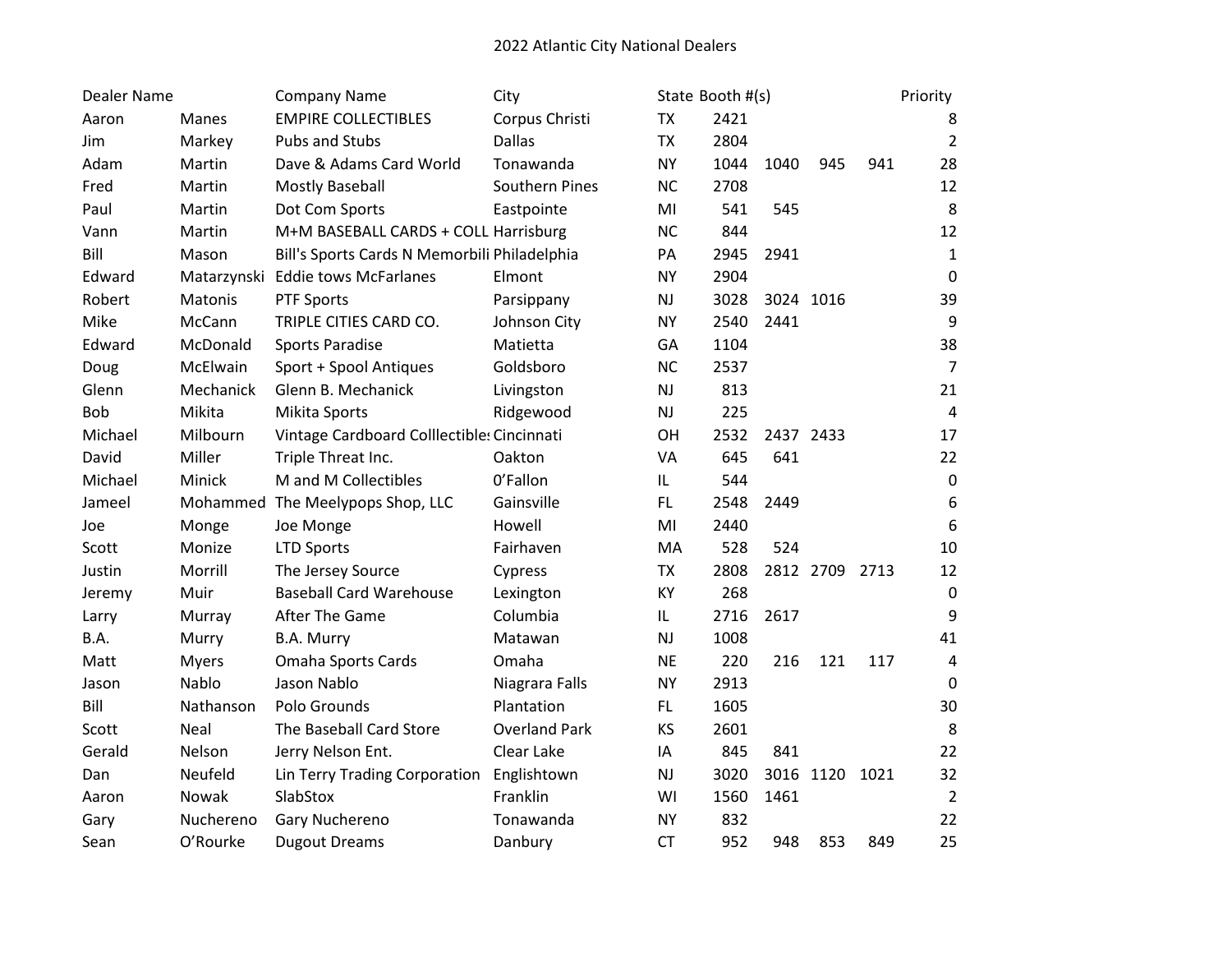| Dealer Name  |             | <b>Company Name</b>                          | City                |                        | State Booth #(s) |      |                |     | Priority       |
|--------------|-------------|----------------------------------------------|---------------------|------------------------|------------------|------|----------------|-----|----------------|
| Paul         | Oliveira    | 4zero1cards                                  | Pawtucket           | R1                     | 2552             |      |                |     | 1              |
| Vince        | Oliver      | Oliver's Sports                              | Witchita            | <b>KS</b>              | 129              | 125  |                |     | 5              |
| Michael      | Osacky      | Michael Osacky Sports Apprais Chicago        |                     | IL.                    | 2912             |      |                |     | $\overline{2}$ |
| Douglas      | Pall        | Pall's Non Sport Vintage                     | Dover               | DE                     | 2701             |      |                |     | 3              |
| Anthony      | Panici      | Anthony Panici                               | Lowellville         | OH                     | 2752             |      |                |     | $\overline{2}$ |
| John F.      | Parker      | 99% Basketball & Ruthian Spor Mesa           |                     | AZ                     | 2104             | 2005 |                |     | 22             |
| Wes          | Parker      | James Spence Authentication / Parsippany     |                     | NJ                     | 2060             |      | 2056 1961 1957 |     | 32             |
| <b>Nick</b>  | Parsons     | <b>Midwest Sports Buffet</b>                 | Chicago             | IL                     | 369              |      |                |     | $\pmb{0}$      |
| Michael      | Peich       | <b>LUTFA Vintage Cards</b>                   | <b>West Chester</b> | PA                     | 757              |      |                |     | 6              |
| Frank        | Pemper      | <b>Ball 4 Sports</b>                         | <b>West Allis</b>   | WI                     | 1500             |      |                |     | 21             |
| Christine    | Perna       | Mark Perna + Nick Migliaccio                 | Ewing               | <b>NJ</b>              | 1504             |      |                |     | 27             |
| <b>Bruce</b> | Perry       | <b>Bruce Perry - Paul Stark</b>              | Longmont            | CO                     | 1509             |      |                |     | 31             |
| James        | Peters      | Lucky Breaks                                 | Vancouver           | <b>WA</b>              | 1661             |      |                |     | $\mathbf{1}$   |
| Tom          | Phillips    | Tom Phillips Card Co.                        | Monroe              | GA                     | 2724             | 2625 |                |     | 24             |
| Jason        | Pickett     | <b>KP Collectobles</b>                       | Hanover             | PA                     | 356              |      |                |     | $\pmb{0}$      |
| Len          | Pottie      | <b>Platinum Promotions</b>                   | Nova Scotia         | Canao                  | 2004             | 1905 |                |     | 26             |
| <b>Bob</b>   | Pressley    | <b>B.P. SPORTS</b>                           | Marietta            | GA                     | 2317             |      | 2321 2329 2325 |     | 33             |
| Tom          | Pritchard   | <b>Inscription Addiction</b>                 | Clarksville         | <b>TN</b>              | 256              |      |                |     | 1              |
| Rick         | Probstein   | Probstein123                                 | Clifton             | $\mathsf{N}\mathsf{J}$ | 536              | 532  | 433            | 437 | 10             |
| Sam          | Quaglierini | <b>Sports Treasures</b>                      | Brooklyn            | <b>NY</b>              | 2109             |      |                |     | 32             |
| Patrick      | Quinn       | Sport Collectors LTD. - Goldin A Orland Park |                     | IL                     | 901              |      | 905 1000 1004  |     | 41             |
| Eric         | Ramsey      | <b>BoJackCards</b>                           | Mooresville         | IN                     | 340              |      |                |     | 3              |
| Richard      | Rea         | A to Z Cards + Comics                        | <b>Garden City</b>  | MI                     | 1356             | 1360 |                |     | 13             |
| Phil         | Regli       | P & R Publications                           | <b>Round Rock</b>   | <b>TX</b>              | 1908             | 1809 |                |     | 32             |
| Steve        | Reiferson   | <b>Steve Reiferson</b>                       | Manalapan           | $\mathsf{N}\mathsf{J}$ | 2412             |      | 2313 2408 2309 |     | 37             |
| Kathleen     | Reynolds    | <b>KSK Cards &amp; Collectibles</b>          | Ypsilanti           | MI                     | 352              | 253  |                |     | 3              |
| <b>Brian</b> | Rogiero     | Pittsburgh Steelers Authentic N Pittsburgh   |                     | PA                     | 248              | 149  |                |     | 1              |
| Marco        | Rol         | Chappell Cards - Collectors Sho Bluffton     |                     | IN                     | 1405             | 1401 |                |     | 30             |
| Richard      | Romito      | <b>Romito Sports Figures</b>                 | Ashburn             | VA                     | 1152             | 1053 |                |     | 25             |
| Michael      | Root        | CAS Certified Authentication St Randolph     |                     | <b>NJ</b>              | 3004             | 2905 |                |     | 5              |
| Bill         | Rosenthal   | <b>Bill Rosenthal Sports</b>                 | Rockville           | <b>MD</b>              | 2337             |      |                |     | 25             |
| Samuel       | Rosenthal   | SAM'S BUY IT ALL                             | Deerfield           | IL                     | 2929             | 2925 |                |     | $\mathbf 1$    |
| John         | Ross        | John Ross                                    | Harrisburg          | PA                     | 836              |      |                |     | 10             |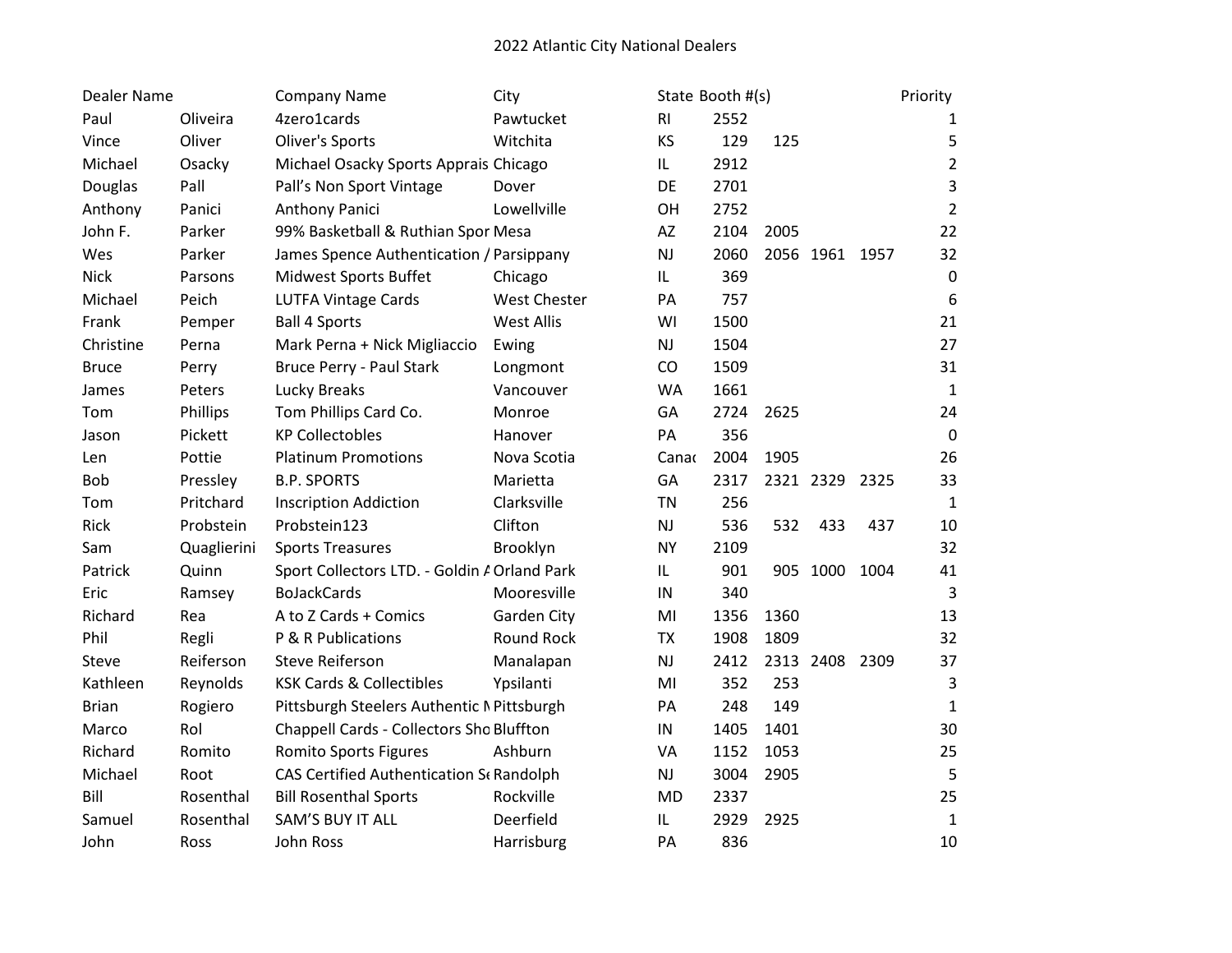| Dealer Name |           | <b>Company Name</b>                | City                     |           | State Booth #(s) |      |                |      | Priority       |
|-------------|-----------|------------------------------------|--------------------------|-----------|------------------|------|----------------|------|----------------|
| Darren      | Rovell    | <b>Tastemaker Capital</b>          | Livingston               | NJ        | 2516             |      |                |      | 1              |
| Adam        | Rowe      | <b>BreakersRowe</b>                | <b>Wesley Chapel</b>     | FL.       | 444              | 440  | 345            | 341  | 8              |
| John        | Rumierz   | JOHN RUMIERZ (41)                  | Dearborn                 | MI        | 909              |      |                |      | 41             |
| Scott       | Russell   | The Collector Connection           | Nesquehoning             | PA        | 465              |      |                |      | $\mathbf 0$    |
| James       | Ryan      | JP's Sports Collectibles           | North Babylon            | <b>NY</b> | 2512             |      | 2508 2413 2409 |      | 27             |
| Steven      | Sabow     | Steven Sabow                       | <b>Cortlandt Manor</b>   | <b>NY</b> | 1100             |      |                |      | 37             |
| Richard     | Salberg   | <b>Richie's Sports Cards</b>       | Manalapan                | NJ        | 2517             |      |                |      | 16             |
| Tyler       | Santiago  | Santiago Sports                    | Matawan                  | NJ        | 2212             |      |                |      | $\mathbf{1}$   |
| Tony        | Santos    | <b>Fishbarn Promotions LLC</b>     | Waretown                 | NJ        | 2758             |      |                |      | $\mathbf 1$    |
| Craig       | Saputo    | World Wide Authentics              | Farmingville             | <b>NY</b> | 2852             |      |                |      | $\mathbf 1$    |
| Robert      | Saunier   | All Pro (Rob Saunier)              | Lafayette                | GA        | 2753             | 2749 |                |      | 5              |
| Kevin       | Savage    | Kevin Savage Cards                 | Maumee                   | OH        | 921              | 917  |                |      | 38             |
| Jon         | Scanlon   | <b>Denver Card Shows</b>           | Westminster              | CO        | 252              | 153  |                |      | $\mathbf 1$    |
| Thomas      | Scariati  | <b>Thomas Scariati</b>             | <b>Bronx</b>             | <b>NY</b> | 2908             |      |                |      | $\overline{2}$ |
| James       | Schaefer  | Jims Card Korner                   | Madison                  | WI        | 2704             | 2605 |                |      | 8              |
| Robert      | Schmidt   | The Card Farm                      | Perry                    | <b>NY</b> | 1032             |      |                |      | 28             |
| Dave        | Schrader  | <b>Bagger's Auction</b>            | Cincinnati               | OH        | 656              | 557  |                |      | $\overline{7}$ |
| Gary        | Schultz   | THE BOXING COLLECTOR               | Englewood                | FL.       | 720              |      |                |      | 14             |
| Matt        | Schwartz  | The Collectors Clubhouse           | Hanover                  | PA        | 257              |      |                |      | $\pmb{0}$      |
| Tim         | Seeberger | <b>KY Sports Cards</b>             | Lexington                | KY        | 568              | 469  |                |      | $\mathbf{1}$   |
| Kent        | Sessions  | History of the Game                | Houston                  | <b>TX</b> | 2200             | 2101 |                |      | 14             |
| Ilyaas      | Shaaf     | New Rock Sports, LLC               | Fort Mill                | SC        | 233              |      |                |      | 3              |
| Leighton    | Sheldon   | <b>Just Collect</b>                | Somerset                 | NJ        | 936              |      |                |      | 8              |
| Edward      | Siegel    | Card Fi                            | Fort Lauderdale          | <b>FL</b> | 2632             |      |                |      | $\mathbf{1}$   |
| Marc        | Sirlin    | E+M Memorabilia                    | Palm Beach Gardens       | FL.       | 2458             |      |                |      | $\mathbf 0$    |
| Paul        | Sjolin    | The Battersbox                     | Tomball                  | <b>TX</b> | 2612             |      | 2608 2513 2509 |      | 22             |
| Mike        | Skerbe    | Triple sSs Sportscard              | Shelby Twp               | MI        | 1804             | 1705 |                |      | 28             |
| Ken         | Small     | Home Fields, Inc,                  | Alpharetta               | GA        | 421              |      |                |      | 6              |
| Arthur      | Smith     | Sportscards Plus                   | Cooper City              | FL.       | 1712             |      | 1708 1613      | 1609 | 35             |
| Chad        | Smith     | Underdog & Bigboyd Sportscar Mason |                          | OH        | 2604             | 2600 |                |      | 4              |
| Floyd       | Soeder    | Lets Play Ball                     | North Topsail Beach      | <b>NC</b> | 2160             |      | 2156 2061 2057 |      | 11             |
| Marc        | Sonnabend | UN-COMMON                          | <b>Arlington Heights</b> | IL        | 1305             |      |                |      | 3              |
| Tom         | Spiker    | <b>Tom Spiker</b>                  | Millersville             | <b>MD</b> | 2100             | 2001 |                |      | 10             |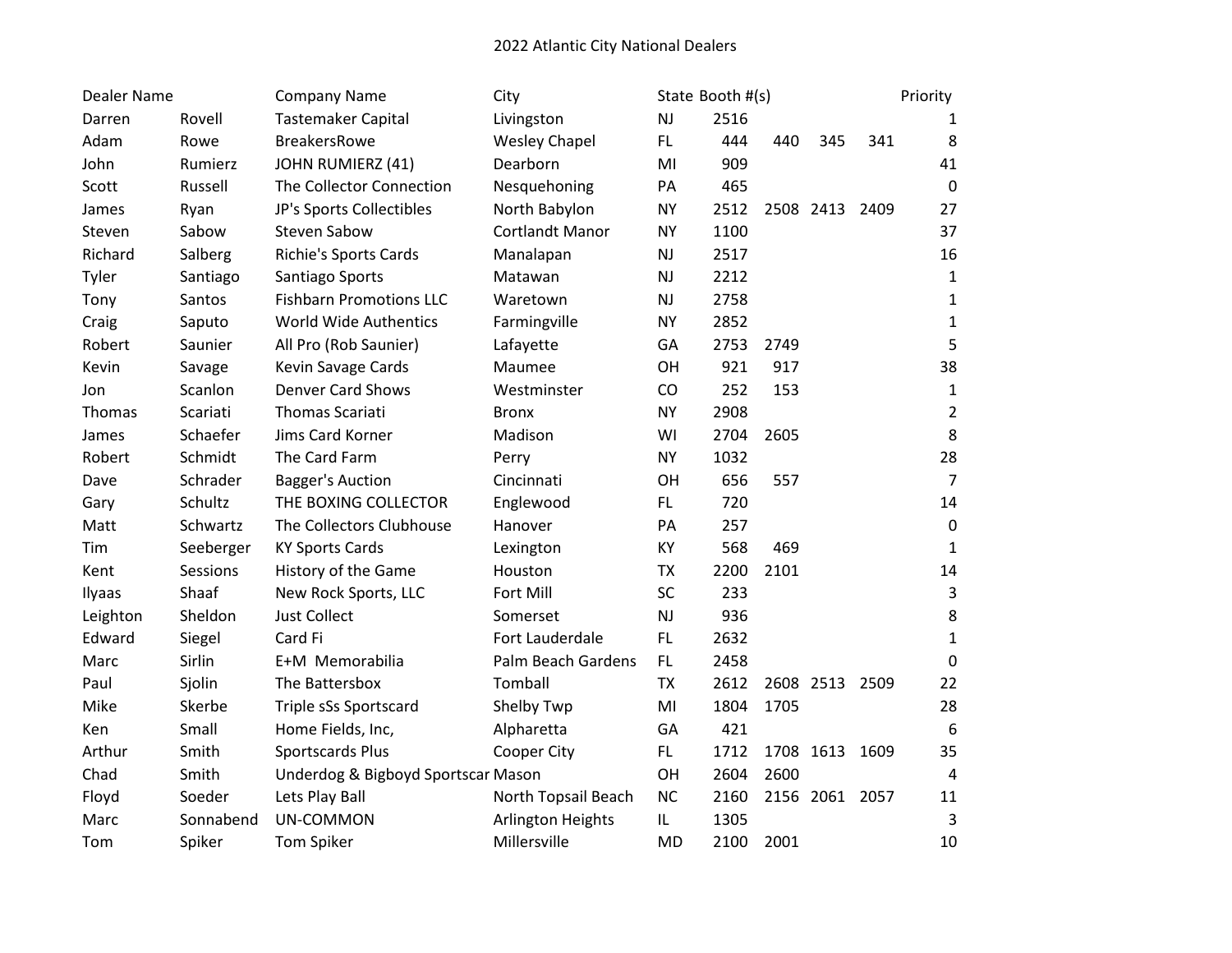| Dealer Name    |           | <b>Company Name</b>                            | City                  |           | State Booth #(s) |           |                |      | Priority       |
|----------------|-----------|------------------------------------------------|-----------------------|-----------|------------------|-----------|----------------|------|----------------|
| Shawn          | St. Clair | St.ClairCards                                  | Sylvania              | OH        | 2944             |           |                |      | 3              |
| Jon            |           | Stadtmueller Stadtmueller's Sportscards        | Little Rock           | <b>AR</b> | 2613             |           |                |      | 8              |
| Justin         | Stafford  | <b>Mohawk Sports</b>                           | Chesapeake            | VA        | 1048             |           |                |      | $\overline{7}$ |
| Wes            | Starkey   | Wes Starkey                                    | Floyd                 | VA        | 2620             | 2521      |                |      | 25             |
| Lisa           | Stellato  | Never Enough Cards/Evolution Rocky Point       |                       | <b>NY</b> | 1144             |           | 1140 1045      | 1041 | 31             |
| Bill           | Stone     | <b>Family Sports Collectibles</b>              | Ofallon               | MO        | 1300             | 1201      |                |      | 36             |
| Mike           | Stoner    | <b>Stoner Sports</b>                           | Atlanta               | GA        | 2308             | 2213 2209 |                |      | 30             |
| Teddy          | Straka    | <b>TNT Sportscards</b>                         | Montvale              | <b>NJ</b> | 436              | 432       | 337            | 333  | 9              |
| Walter         | Szymczak  | Minnesota Sports Collectibles Columbia Heights |                       | <b>MN</b> | 417              |           |                |      | $\overline{7}$ |
| <b>Brandon</b> | Taing     | <b>Metro Sports Cards</b>                      | Fairfax               | VA        | 2428             | 2424      |                |      | 6              |
| John           | Taube     | JT Sports                                      | Margate City          | NJ        | 616              | 620       |                |      | 18             |
| Marty          | Teddleton | <b>MB Sports</b>                               | Farmington            | AR        | 2837             | 2833      |                |      | 12             |
| Mark           | Theotikos | <b>Mark Theotikos</b>                          | Addison               | IL        | 1204             |           |                |      | 23             |
| Colton         | Thompson  | Kardsharkz                                     | Princeton             | <b>WV</b> | 336              |           |                |      | $\mathsf{3}$   |
| Joseph         | Tomon     | J & J Distributing                             | <b>Ellwood City</b>   | PA        | 1160             |           |                |      | 19             |
| Mark           | Townsend  | <b>Tickets from the Past</b>                   | Columbia              | <b>MD</b> | 2658             |           |                |      | 5              |
| Wyatt          | Tracy     | Buck's Trading Co.                             | Fairmount             | <b>ND</b> | 2928             |           | 2829 2924 2825 |      | 7              |
| Scott          | Trudell   | Glimpse Of The Past                            | Glenville             | <b>NY</b> | 2208             |           |                |      | 3              |
| Danny          | Turner    | <b>Bellwood Cards</b>                          | Murfreesboro          | <b>TN</b> | 260              |           |                |      | $\mathbf 1$    |
| Joe            | Valent    | 808 Bucks Sports Cards                         | Captain Cook          | HI        | 2649             | 2653      |                |      | 3              |
| Wayne          | Varner    | Shoebox Cards                                  | Harmony               | PA        | 1409             |           |                |      | 39             |
| Gary           |           | Vaynerchuk Edison Sports Card Company          | New York              | <b>NY</b> | 1060             | 961       |                |      | $\overline{2}$ |
| Steve          | Verkman   | <b>Clean Sweep Auctions</b>                    | Port Washington       | <b>NY</b> | 1212             | 1208      |                |      | 27             |
| Ron            | Vitro     | $E + R$ Galleries                              | New Rochelle          | <b>NY</b> | 721              |           |                |      | 28             |
| Dan            | Walker    | Collectibles Insurance Services Bala Cynwyd    |                       | PA        | 1812             |           |                |      | 12             |
| Jack           | Wallin    | WALLIN / KIP INGLE                             | Acworth               | GA        | 825              | 924       |                |      | 40             |
| Herb           | Watson    | Snider 5 Vintage Baseball                      | Virginia Beach        | VA        | 549              |           |                |      | 8              |
| Greg           | Weachter  | G. Weachter's Sports Autograp East Petersburg  |                       | PA        | 2759             | 2858      |                |      | $\mathbf{1}$   |
| Charles        | Weldon    | <b>Sports Card Junction</b>                    | Pittsburgh            | PA        | 560              | 461       |                |      | 9              |
| Mike           | Wenzel    | MIKE + BRIAN CARDS                             | <b>Mountain Lakes</b> | <b>NJ</b> | 760              | 756       |                |      | 9              |
| Steven         | Werley    | Steve's Cards & More                           | <b>Bath</b>           | PA        | 1700             | 1601      |                |      | 25             |
| Chuck          | Whisman   | VSM Sports Card Outlet & Whe Lancaster         |                       | PA        | 1556             | 1457      |                |      | 12             |
| Eric           | Wittlin   | <b>Edubs Sports Collectibles</b>               | Harrisburgh           | PA        | 2559             |           |                |      | $\overline{2}$ |